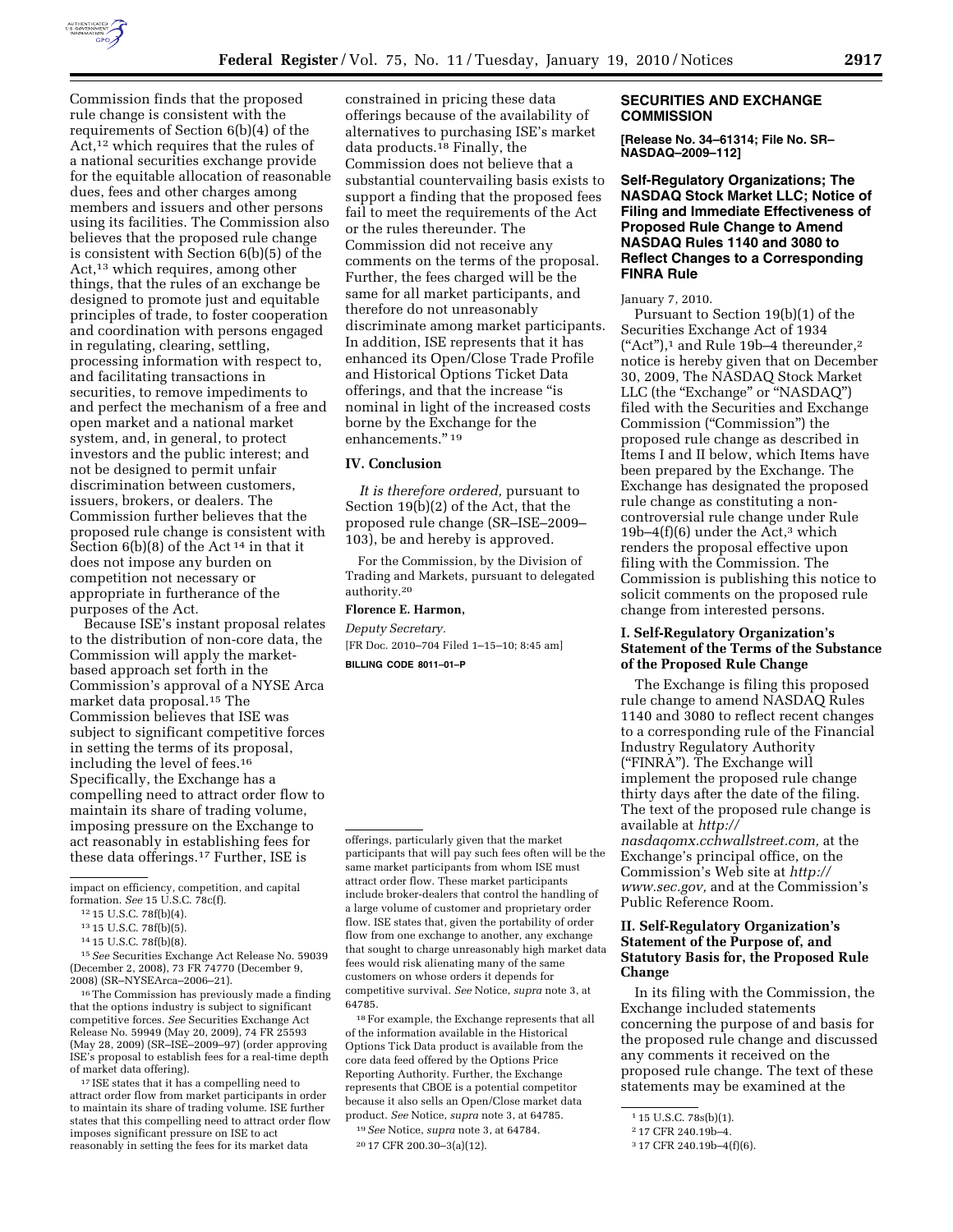places specified in Item IV below. The Exchange has prepared summaries, set forth in Sections A, B, and C below, of the most significant aspects of such statements.

## *A. Self-Regulatory Organization's Statement of the Purpose of, and Statutory Basis for, the Proposed Rule Change*

## 1. *Purpose*

Many of NASDAQ's rules are based on rules of FINRA (formerly the National Association of Securities Dealers (''NASD'')). Beginning in 2008, FINRA embarked on an extended process of moving rules formerly designated as ''NASD Rules'' into a consolidated FINRA rulebook. In most cases, FINRA has renumbered these rules, and in some cases has substantively amended them. Accordingly, NASDAQ also has initiated a process of modifying its rulebook to ensure that NASDAQ rules corresponding to FINRA/NASD rules continue to mirror them as closely as practicable. In some cases, it is not possible for the rule numbers of NASDAQ rules to mirror corresponding FINRA rules, because existing or planned NASDAQ rules make use of those numbers. However, wherever possible, NASDAQ plans to update its rules to reflect changes to corresponding FINRA rules.

This filing addresses NASDAQ Rules 1140 and 3080 which follow or incorporate by reference former NASD Rules 1140 and 3080. In SR–FINRA– 2009–019,4 FINRA modified, renumbered, and transitioned these NASD rules into the FINRA Consolidated Rule Manual. This proposal makes conforming changes to the NASDAQ rules but does not re-number them.

Rule 1140 requires each Nasdaq member to file its Forms U4, U5, BR, BDW, and BD amendments (referred to collectively as ''Uniform Forms'') via electronic process or such other process as Nasdaq may prescribe to the Web CRD, the centralized database for registration and qualification information for firms and their associated persons. Rule 1140 also requires that the member retain and provide upon regulatory request every original, signed initial and transfer Form U4 that form the basis of the member's electronically filed Forms U4 and every record of the member's electronically filed initial and amended Forms U5.

In SR–FINRA–2009–019, FINRA proposed and the Commission approved the following changes to Rule 1140:

• Codified that every initial and transfer electronic Form U4 must be based on an original, manually signed Form U4 provided to the member by the person on whose behalf the Form U4 is being filed.

• Modified the signature requirement with respect to amendments to disclosure information in the Form U4. The new FINRA rule would permit a firm to file amendments to the Form U4 disclosure information without obtaining the registered person's manual signature if the firm uses reasonable efforts to (1) provide the registered person with a copy of the amended disclosure information prior to filing and (2) obtain the registered person's written acknowledgment (which may be electronic) prior to filing that the information has been received and reviewed. The proposed rule change also requires a member, as part of its recordkeeping requirements, to retain the written acknowledgment in accordance with SEA Rule 17a–4(e)(1) and make it available promptly upon regulatory request.

• Clarified that a member must submit disclosure information to which it has knowledge in those cases where the member is not able to obtain an associated person's manual signature or written acknowledgement of the amendment. Proposed supplementary material sets forth examples of reasons why a member may not be able to obtain the associated person's manual signature or written acknowledgement.

• Incorporated Web CRD's current practice of permitting Form U4 administrative information to be amended without obtaining the associated person's signature (manual or otherwise). Proposed supplementary material explains that such administrative information includes items such as the addition of state or self regulatory organization registrations, exam scheduling, and updates to residential, business, and personal history.

• Proposed supplementary material expressly permitted the registered principal(s) or corporate officer(s) who is responsible for supervising a firm's electronic filings to delegate to another associated person (who need not be registered) the electronic filing of the member's forms via Web CRD. The delegatee may also acknowledge, electronically, that he is making the filing on behalf of the member and the member's associated person. The proposed supplementary material makes clear, however, that the principal(s) or

corporate officer(s) may not delegate any of his or her supervision, review and approval responsibilities and must take reasonable and appropriate action to ensure that all delegated electronic filing functions are properly executed and supervised.

• Continued to permit firms to enter into third-party agreements for the electronic filing of the required forms. The supplementary material makes clear that the firm remains responsible for complying with the requirements of the rule.

• Made other technical changes, such as making clarifying rule crossreferences, replacing the reference to fingerprint "cards" with fingerprint ''information,'' and noting the applicable retention periods for the forms under SEA Rule 17a–4.

NASDAQ proposes to adopt these approved changes in Nasdaq Rule 1140. NASDAQ does not propose to renumber Rule 1140 to 1010 as did FINRA.

Nasdaq Rule 3080 (Disclosure to Associated Persons When Signing Form U–4) requires members to provide each associated person, whenever the associated person is asked to sign a new or amended Form U4, with certain written disclosures regarding the nature and process of arbitration proceedings. The associated person agrees to be bound by this process upon signing a Form U4. The disclosures required by NASD Rule 3080 may be given by the same member firm to the same associated person on more than one occasion during that person's employment, if the associated person has reason to re-sign the Form U4. NASD Rule 3080 does not address any private arbitration agreements that the associated person might enter into with the member firm. The disclosure language in NASD Rule 3080 explains that the Form U4 contains a pre-dispute arbitration clause, indicates in which Item of the Form U4 the clause is located and advises the associated person to read the pre-dispute arbitration clause. Rule 3080 was modeled on the disclosure given to customers when signing pre-dispute arbitration agreements with member firms, as contained in NASD Rule 3110(f).

NASDAQ Rule 3080 currently incorporates by reference NASD Rule 3080. In SR–FINRA–2009–019, FINRA transferred NASD Rule 3080 to the FINRA Consolidated Rule Manual and re-numbered it as FINRA Rule 2263. *FINRA's proposed rule change made the following changes:* 

• Amended the current title ''Disclosure to Associated Person When

<sup>4</sup>*See* Securities Exchange Act Release No. 60348 (July 20, 2009), 74 FR 37077 (July 27, 2009) (SR– FINRA–2009–019).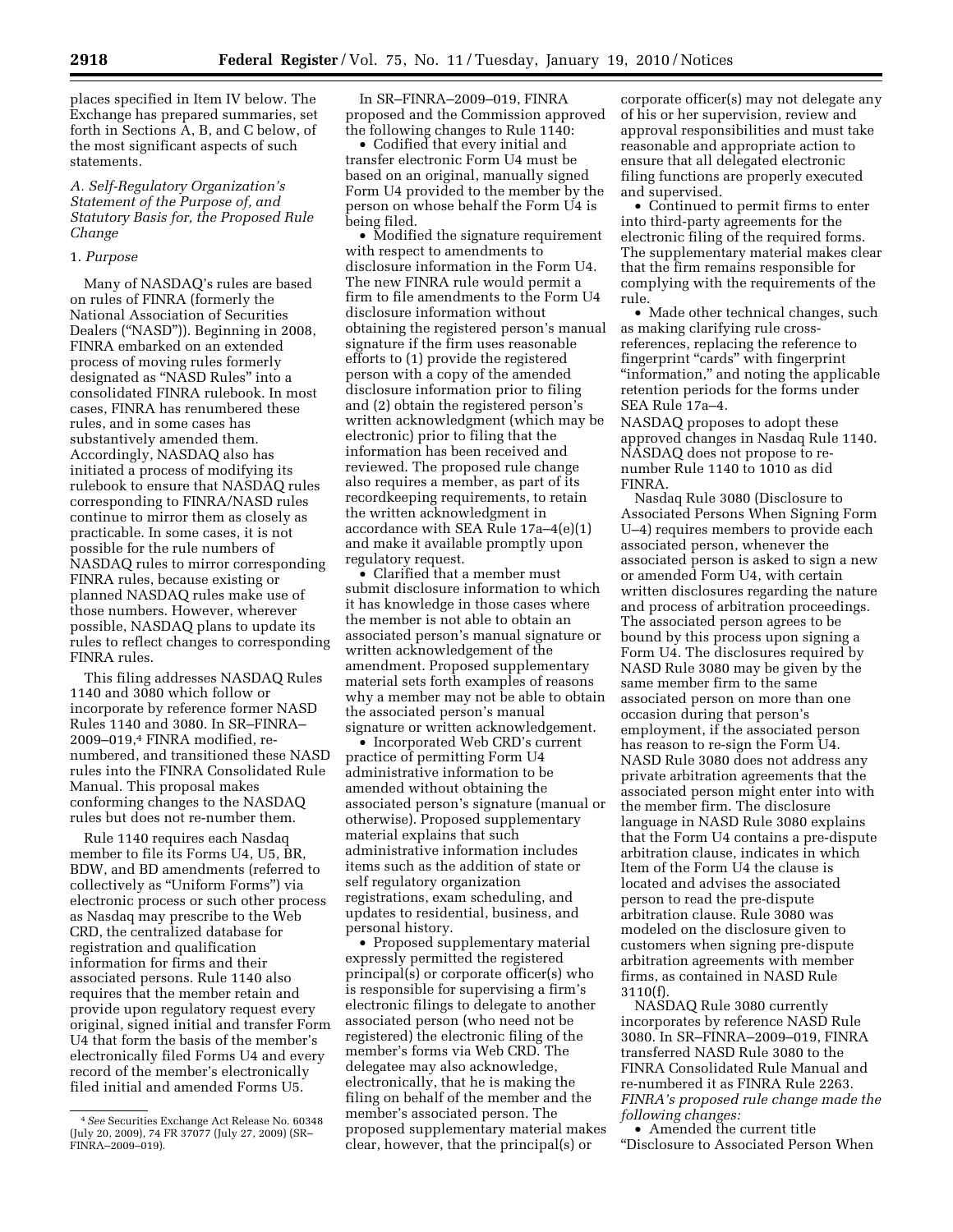Signing Form U4'' to clarify that the rule relates to arbitration disclosures. Accordingly, the new proposed title is ''Arbitration Disclosure to Associated Persons Signing or Acknowledging Form U4.''

• Clarified that a member must provide the required arbitration disclosures whenever a member asks an associated person, pursuant to proposed FINRA Rule 1010 (as described above), to manually sign an initial or amended Form U4, or to otherwise provide written (which may be electronic) acknowledgement of an amendment to the Form.

• Updated the rule language to reflect recent amendments to FINRA's Code of Arbitration Procedure requiring arbitrators to provide an explained decision to the parties in eligible cases if there is a joint request by all parties at least 20 days before the first scheduled hearing date.

NASDAQ is proposing to continue to incorporate FINRA Rule 2263 in NASDAQ Rule 3080. This will result in NASDAQ adopting the changes described above.

#### 2. *Statutory Basis*

The Exchange believes that the proposed rule change is consistent with the provisions of Section 6 of the Act,5 in general, and with Sections 6(b)(5) of the Act, $6$  in particular, in that the proposal is designed to prevent fraudulent and manipulative acts and practices, to promote just and equitable principles of trade, to foster cooperation and coordination with persons engaged in regulating, clearing, settling, processing information with respect to, and facilitating transactions in securities, to remove impediments to and perfect the mechanism of a free and open market and a national market system, and, in general, to protect investors and the public interest. The proposed changes will conform NASDAQ Rules 1140 and 3080 to recent changes made to corresponding FINRA rules, to promote application of consistent regulatory standards.

# *B. Self-Regulatory Organization's Statement on Burden on Competition*

The Exchange does not believe that the proposed rule change will result in any burden on competition that is not necessary or appropriate in furtherance of the purposes of the Act, as amended. *C. Self-Regulatory Organization's Statement on Comments on the Proposed Rule Change Received from Members, Participants, or Others* 

Written comments were neither solicited nor received.

# **III. Date of Effectiveness of the Proposed Rule Change and Timing for Commission Action**

*Because the foregoing proposed rule change does not:* (i) Significantly affect the protection of investors or the public interest; (ii) impose any significant burden on competition; and (iii) become operative for 30 days from the date on which it was filed, or such shorter time as the Commission may designate, if consistent with the protection of investors and the public interest, it has become effective pursuant to Section  $19(b)(3)(A)$  of the Act<sup>7</sup> and Rule  $19b 4(f)(6)$  thereunder.<sup>8</sup>

Normally, a proposed rule change filed under 19b–4(f)(6) may not become operative prior to 30 days after the date of filing. However, Rule 19b–4(f)(6)(iii) 9 permits the Commission to designate a shorter time if such action is consistent with the protection of investors and the public interest. Nasdaq has requested that the Commission waive the 30-day operative delay. In its filing, Nasdaq noted that the proposal would amend NASDAQ Rules 1140 and 3080 to reflect recent changes to a corresponding rule of FINRA.

The Commission believes that waiver of the 30-day operative period is consistent with the protection of investors and the public interest. The proposed rule change would allow greater consistency between NASDAQ and FINRA rules, which should benefit NASDAQ and FINRA members, regulators, and the investing public. In addition, the Commission notes that the changes proposed in this filing are in all material respects the same as changes proposed in FINRA's filing, which was published for comment, and for which no comment letters were received.10 Accordingly, the Commission

10*See* Securities Exchange Act Release No. 61151 (December 10, 2009)(SR–NASDAQ–2009–109).

designates the proposal to be effective upon filing with the Commission.11

## **IV. Solicitation of Comments**

Interested persons are invited to submit written data, views, and arguments concerning the foregoing, including whether the proposed rule change is consistent with the Act. Comments may be submitted by any of the following methods:

## *Electronic Comments*

• Use the Commission's Internet comment form *(http://www.sec.gov/ rules/sro.shtml)*; or

• Send an e-mail to *rulecomments@sec.gov.* Please include File Number SR–NASDAQ–2009–112 on the subject line.

## *Paper Comments*

• Send paper comments in triplicate to Elizabeth M. Murphy, Secretary, Securities and Exchange Commission, 100 F Street, NE., Washington, DC 20549–1090.

All submissions should refer to File Number SR–NASDAQ–2009–112. This file number should be included on the subject line if e-mail is used.

To help the Commission process and review your comments more efficiently, please use only one method. The Commission will post all comments on the Commission's Internet Web site *(http://www.sec.gov/rules/sro.shtml).*  Copies of the submission, all subsequent amendments, all written statements with respect to the proposed rule change that are filed with the Commission, and all written communications relating to the proposed rule change between the Commission and any person, other than those that may be withheld from the public in accordance with the provisions of 5 U.S.C. 552, will be available for inspection and copying in the Commission's Public Reference Room on official business days between the hours of 10 a.m. and 3 p.m. Copies of such filing also will be available for inspection and copying at the principal offices of the Exchange. All comments received will be posted without change; the Commission does not edit personal identifying information from submissions. You should submit only information that you wish to make available publicly. All submissions should refer to File Number SR– NASDAQ–2009–112, and should be submitted on or before February 9, 2010.

<sup>5</sup> 15 U.S.C. 78f.

<sup>6</sup> 15 U.S.C. 78f(b)(5).

<sup>7</sup> 15 U.S.C. 78s(b)(3)(A).

<sup>8</sup> 17 CFR 240.19b–4(f)(6). In addition, Rule 19b– 4(f)(6)(iii) requires that a self-regulatory organization submit to the Commission written notice of its intent to file the proposed rule change, along with a brief description and text of the proposed rule change, at least five business days prior to the date of filing of the proposed rule change, or such shorter time as designated by the Commission. The Commission notes that Nasdaq satisfied the five-day pre-filing notice requirement.

<sup>9</sup> 17 CFR 240.19b–4(f)(6)(iii).

<sup>11</sup>For the purposes only of waiving the 30-day operative delay, the Commission has considered the proposed rule's impact on efficiency, competition, and capital formation. *See* 15 U.S.C. 78c(f).